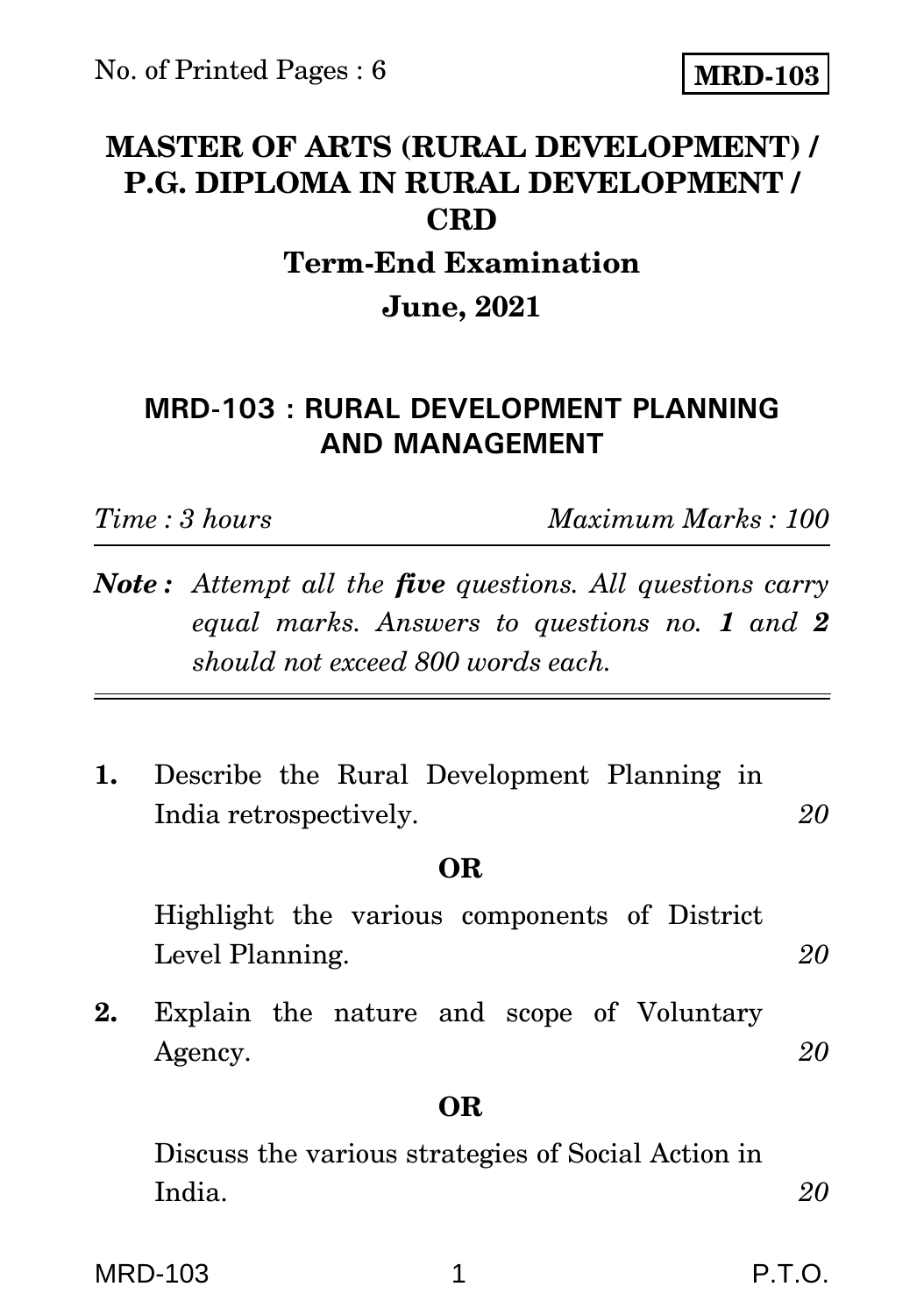|                       |  |  |  |  | <b>3.</b> Answer any <i>two</i> of the following questions in |  |
|-----------------------|--|--|--|--|---------------------------------------------------------------|--|
| about 400 words each: |  |  |  |  |                                                               |  |

|    | (a)                                                      |                                               |  |  |  | Briefly explain the factors determining |    |  |
|----|----------------------------------------------------------|-----------------------------------------------|--|--|--|-----------------------------------------|----|--|
|    |                                                          | people's participation.                       |  |  |  |                                         |    |  |
|    | (b)                                                      | Describe the machinery for planning at the    |  |  |  |                                         |    |  |
|    |                                                          | State level.                                  |  |  |  |                                         | 10 |  |
|    | (c)                                                      | Discuss the main characteristics of financial |  |  |  |                                         |    |  |
|    |                                                          | feasibility of Project Appraisal.             |  |  |  |                                         | 10 |  |
|    |                                                          |                                               |  |  |  |                                         |    |  |
| 4. | Write short notes on any <b>four</b> of the following in |                                               |  |  |  |                                         |    |  |
|    | about 200 words each:                                    |                                               |  |  |  |                                         |    |  |
|    |                                                          |                                               |  |  |  |                                         |    |  |

| (a) | <b>Cash Flow Statement</b>                   | 5 |
|-----|----------------------------------------------|---|
| (b) | <b>Project Management Information System</b> | 5 |
| (c) | Notion of Resources                          | 5 |
| (d) | Perspective of District Planning             | 5 |
| (e) | Working with Community Groups                | 5 |
| (f) | Registration as a Trust                      | 5 |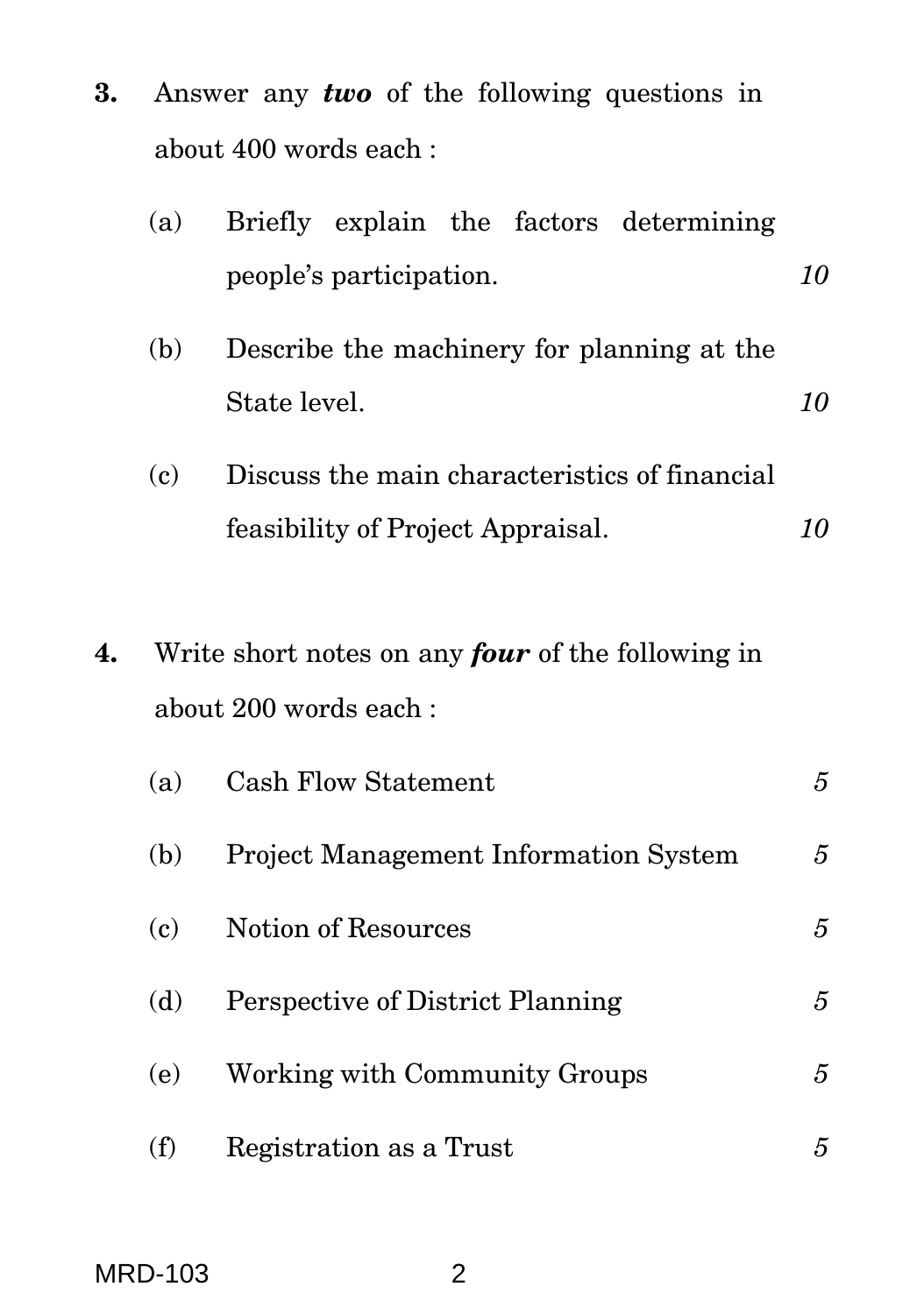**5.** Write short notes on any *five* of the following in about 100 words each :

| (a) | People's Participation                | 4              |
|-----|---------------------------------------|----------------|
| (b) | <b>DRDA</b>                           | 4              |
| (c) | <b>Staff Development</b>              | 4              |
| (d) | Project Cycle                         | 4              |
| (e) | National Development Council          | 4              |
| (f) | Two-tier system of Tribal Plan        | $\overline{4}$ |
| (g) | Detailed Project Report (DPR)         | $\overline{4}$ |
| (h) | <b>Purpose Orientation Evaluation</b> | 4              |
|     |                                       |                |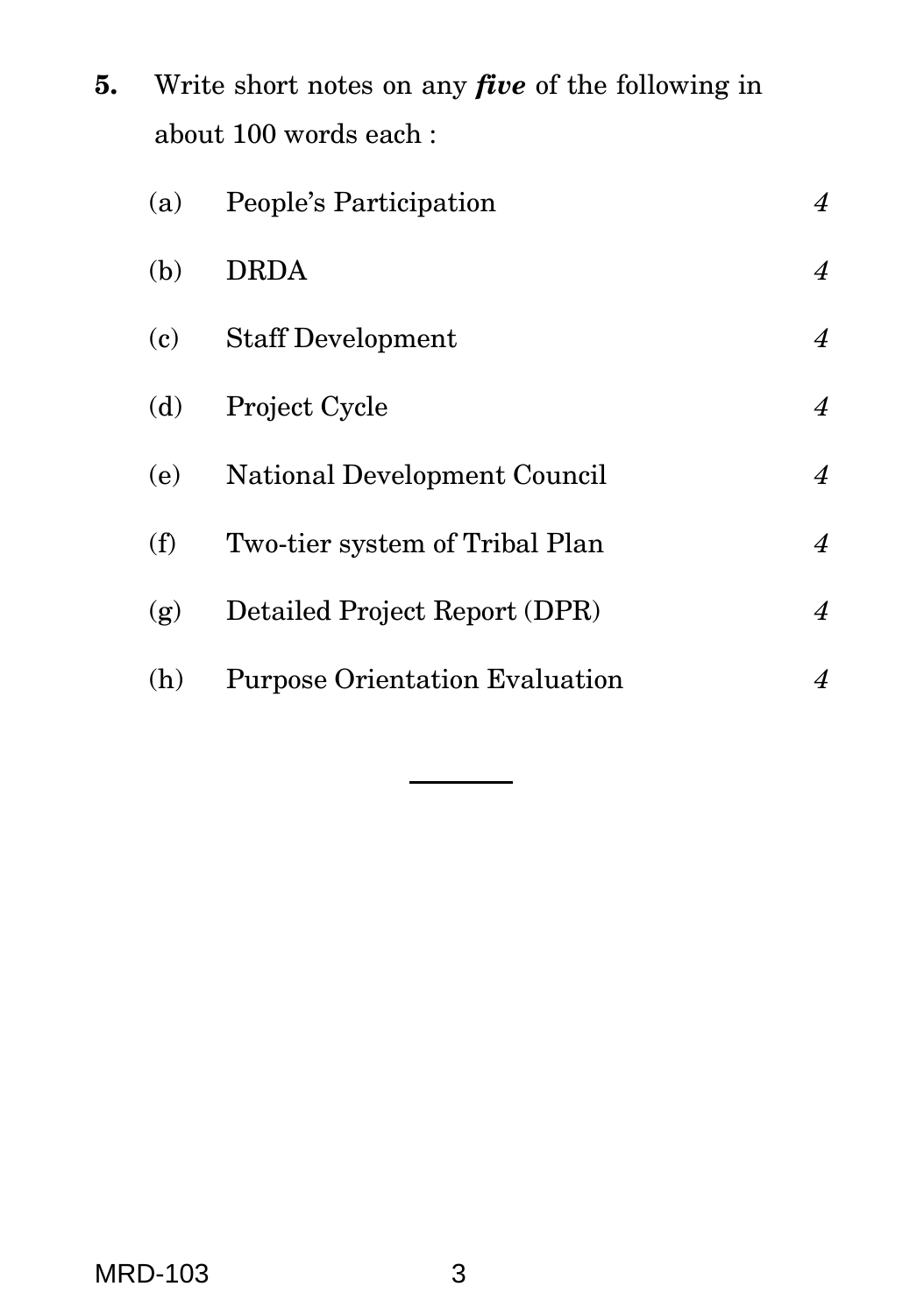एम.आर.डी.-103

# एम.ए. (ग्राम विकास) / ग्राम विकास में स्नातकोत्तर डिप्लोमा / सी.आर.डी. सत्रांत परीक्षा

जून, 2021

## एम.आर.डी.-103 : ग्राम विकास योजना और प्रबंध

समय : 3 घण्टे

अधिकतम अंक : 100

- **नोट :** सभी **पाँच** प्रश्नों के उत्तर दीजिए । सभी प्रश्नों के अंक समान हैं । प्रश्न सं. 1 और 2 के उत्तर 800 शब्दों (प्रत्येक) से अधिक नहीं होने चाहिए ।
- भारत में ग्रामीण विकास योजना का पूर्वव्यापी रूप से वर्णन 1. कीजिए । 20

#### अथवा

जिला स्तरीय योजना के विभिन्न घटकों पर प्रकाश डालिए । 20

स्वैच्छिक संगठन (अभिकरण) की प्रकृति एवं कार्यक्षेत्र की  $2.$ व्याख्या कीजिए । 20

#### अथवा

भारत में सामाजिक क्रिया की विभिन्न रणनीतियों पर चर्चा कीजिए । 20

**MRD-103** 

4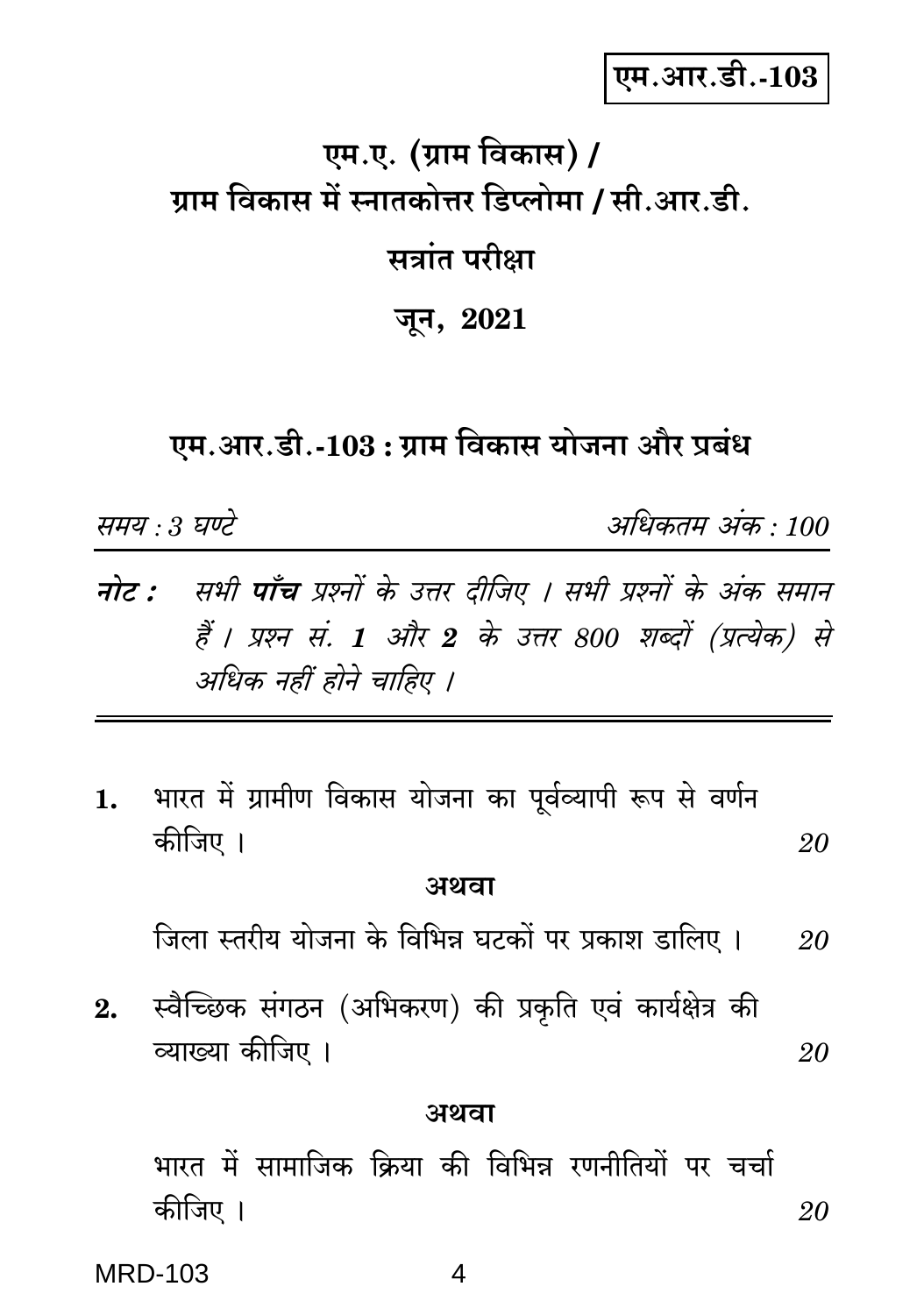- निम्नलिखित में से किन्हीं *दो* प्रश्नों के उत्तर लगभग 3.  $400$  शब्दों (प्रत्येक) में दीजिए:
	- (क) जन भागीदारी का निर्धारण करने वाले कारकों की संक्षेप में व्याख्या कीजिए । 10
	- (ख) राज्य स्तर पर नियोजन के लिए मशीन (तंत्र) का वर्णन कीजिए । 10
	- (ग) परियोजना मूल्यांकन की वित्तीय व्यवहार्यता की मुख्य विशेषताओं पर चर्चा कीजिए । 10
- निम्नलिखित में से किन्हीं *चार* पर लगभग 200 शब्दों  $4.$ (प्रत्येक) में संक्षिप्त टिप्पणियाँ लिखिए:

|  | (क)   नगदी प्रवाह विवरण                | 5 |
|--|----------------------------------------|---|
|  | (ख) परियोजना प्रबन्धन सूचना प्रणाली    | 5 |
|  | (ग) संसाधनों की धारणा                  | 5 |
|  | (घ) जिला योजना का परिप्रेक्ष्य         | 5 |
|  | (ङ)   सामुदायिक समूहों के साथ काम करना | 5 |
|  | (च) ट्रस्ट के रूप में पंजीकरण          | 5 |

|  |  | <b>MRD-103</b> |  |  |
|--|--|----------------|--|--|
|--|--|----------------|--|--|

5